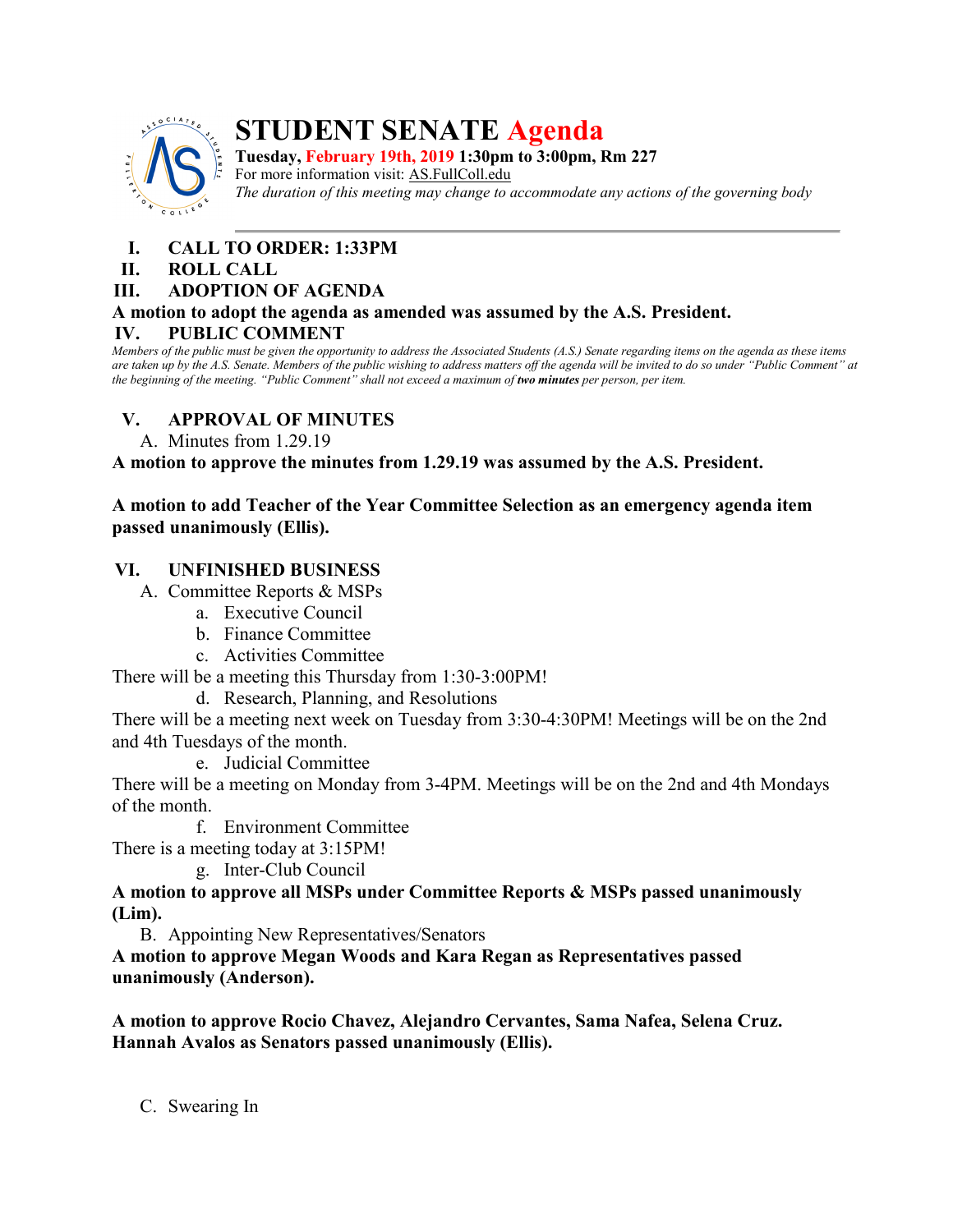## D. Senate Goals - Spring 2019 **A motion to approve the Senate Goals for Spring 2019 passed unanimously (Lim):**

1) Reduce food and housing insecurity on campus by supporting campus organizations, departments, committees, and programs that pursue a similar goal while also providing students directly with resources 2) To improve the leadership qualities and abilities of Associated Students members through workshops, conferences, trainings, campus events, or retreats. 3) Student representation on 100% of campus committees - including those without an official spot for the student. 4) Increase awareness of AS and recruit students to serve Associated Students on campus through a variety of measures, including working with faculty or classified senate. 5) Create a consistent method of transition between incoming and outgoing governments to achieve an effective transfer of power."

- E. Committee Report Process
	- 1) Your name
	- 2) Name of committee, date, and meeting time
	- 3) Topics covered (this can be bullet points, don't need a lot of description)
	- 4) Anything that the Student Senate should know (important information)
	- 5) Anything Senate needs to take action on (anything we need to vote on)"

## **VII. NEW BUSINESS**

A. Resignations

The A.S. President announced the resignations of Kara Regan and Wendy Hernandez Torres.

B. Presentations

## **A motion to extend time by 10 minutes passed unanimously (Untiveros).**

- C. Cultural Responsiveness Work Group
- D. OCTA Bus Pass Program
- E. Student Representation Fee
- F. Spring General Assembly

Spring GA will be held in Sacramento on April 7th

- G. Senate Bonding Activities
	- Habitat for Humanity group
	- Breaklights session
	- Beach cleanup

H. Executive Meeting with Dr. Schulz

Held on third Thursday of every month.

- Solar panels
- Feminine products in restrooms
- I. Parliamentary Procedure
- J. New Position

## **A motion to extend time by 5 minutes was assumed by the A.S. President.**

## **VIII. ANNOUNCEMENTS**

The deadline for Students of Distinction is February 28th. Drop off the completed application to Student Center, A.S. Office, or email.

Club Rush is tomorrow from 10AM-1PM! We need volunteers.